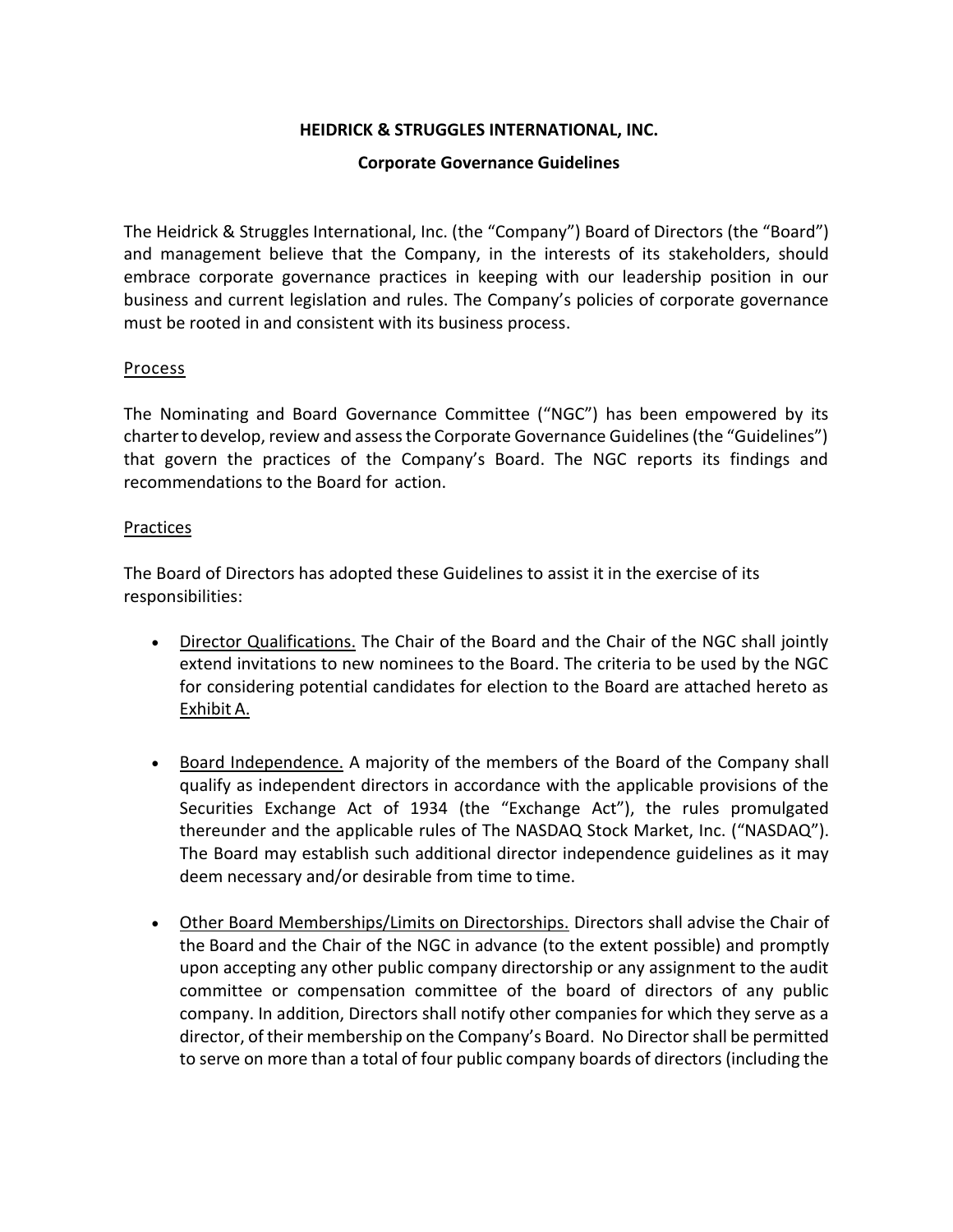Board but not including boards of subsidiary entities). No executive officer of the Company may serve on the compensation committee of any board of directors of a company if an executive officer of that company is serving on the Board.

- Resignation for Majority Withheld Vote. In an uncontested election of Directors (i.e. an election in which the only nominees are those recommended by the Board), any nominee for Director who receives a greater number of votes "withheld" from his/her election than votes "for" his/her election (a "Majority Withheld Vote") will tender his/her resignation to the Chair of the NGC following certification of the stockholder vote. The NGC shall consider the tendered resignation and shall recommend to the Board whether to accept or reject the tendered resignation no later than 60 days following the date of the stockholders' meeting at which the election occurred (the "Stockholders' Meeting Date"). In considering whether to accept or reject the tendered resignation, the NGC shall consider factors deemed relevant by the NGC, including, without limitation:
	- o The Director's length of service;
	- $\circ$  The Director's particular qualifications and contributions to the Company;
	- o The reasons underlying the Majority Withheld Vote (if known) and whether any ofthese reasons can be rectified; and
	- o Compliance with applicable listing standards and the Guidelines.

The Board shall act on the NGC's recommendation no later than 120 days following the Stockholders' Meeting Date. In considering the NGC's recommendation, the Board shall consider those factors considered by the NGC and such additional information and factors that the Board believes to be relevant. The Company shall publicly disclose the Board's decision whether to accept the resignation as tendered (providing an explanation of the process by which the decision was reached and, if applicable, the reasons for rejecting the tendered resignation) in a Current Report on Form 8-K filed with the Securities and Exchange Commission (the "SEC"). Any Director who tenders his or her resignation pursuant to this provision shall not participate in the NGC deliberations or Board consideration regarding whether to accept or reject the tendered resignation. If a majority of the members of the NGC receive a Majority Withheld Vote at the same election, then the independent Directors who did not receive a Majority Withheld Vote (or who were not standing for election) shall form a special Board committee solely for the purpose of considering the tendered resignation(s) and shall recommend to the Board whether to accept or reject them.

• Changes in Professional Status. When a Director's principal occupation or business association changes significantly (including, without limitation, the Chief Executive Officer, and any other officer of the Company who is a Director, ceasing to continue in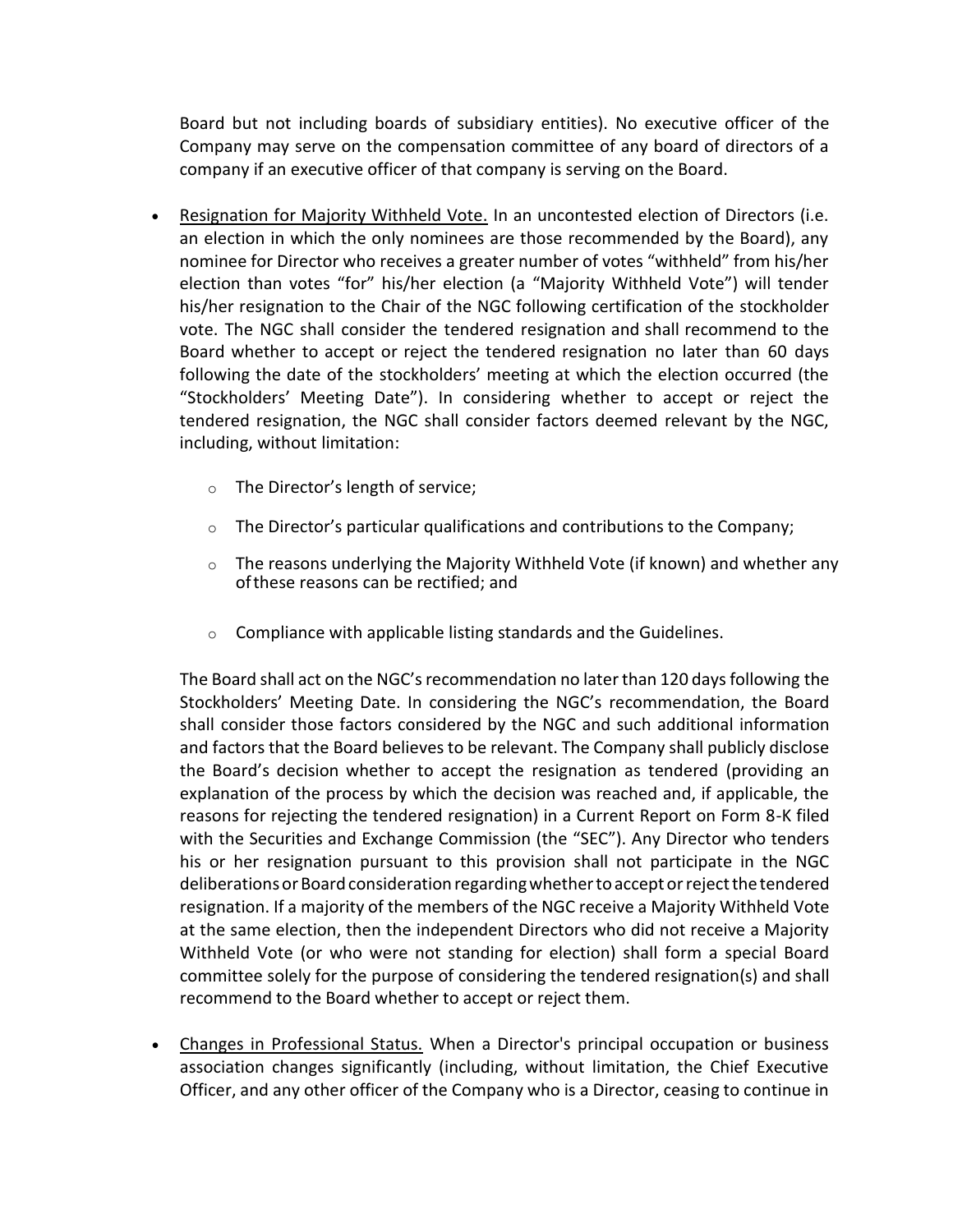such position) during his or her tenure as a Director, that Director shall promptly tender his or her resignation to the Secretary or Assistant Secretary of the Company, for consideration by the NGC. The NGC shall recommend to the Board the action to be taken with respect to the resignation.

- Conflicts. Conflicts of interest shall be promptly disclosed pursuant to the Company's Policy on Resolution of Conflicts of Interest for Directors and Executive Officers.
- Committee Structure. The Board shall at all times maintain the NGC, the Audit & Finance Committee (the "AFC") and the Human Resources and Compensation Committee (the "HRCC"), which shall operate in accordance with applicable law, their respective charters as adopted and amended from time to time by the Board, and the applicable rules of the SEC and NASDAQ. The Board may also establish such other committees as it deems appropriate and delegate to such committees such authority permitted by applicable law and the Company's Amended and Restated By-laws asthe Board seesfit. Each committee shall have a written charter.
	- $\circ$  The NGC shall be responsible for the matters set forth in its charter, including (a) identifying and recommending Director nominees and (b) addressing corporate governance matters affecting the Company. The NGC shall meet at least two times per year.
	- $\circ$  The HRCC shall be responsible for the matters set forth in its charter, including (a) reviewing and providing guidance on the Company's human resources and compensation strategies, (b) discharging the Board'sresponsibilities relating to compensation of the Company's executives, and (c) reviewing and approving a report on executive compensation required by the SEC to be included in the Company's annual meeting proxy statement. The HRCC shall meet at least four times per year.
	- $\circ$  The AFC shall be responsible for the matters set forth in its charter, including the appointment of, compensation of and oversight over the work of the Company's independent auditors. The AFC shall monitor (a) the integrity of the financial statements of the Company, (b) the independent public auditor's qualifications and independence, and (c) the performance of the Company's internal audit function and independent auditors, including the adequacy and effectiveness of the Company's internal controls. The AFC shall review and approve the report required by the rules of the SEC to be included in the Company's annual meeting proxy statement. The AFC shall meet at least four times per year.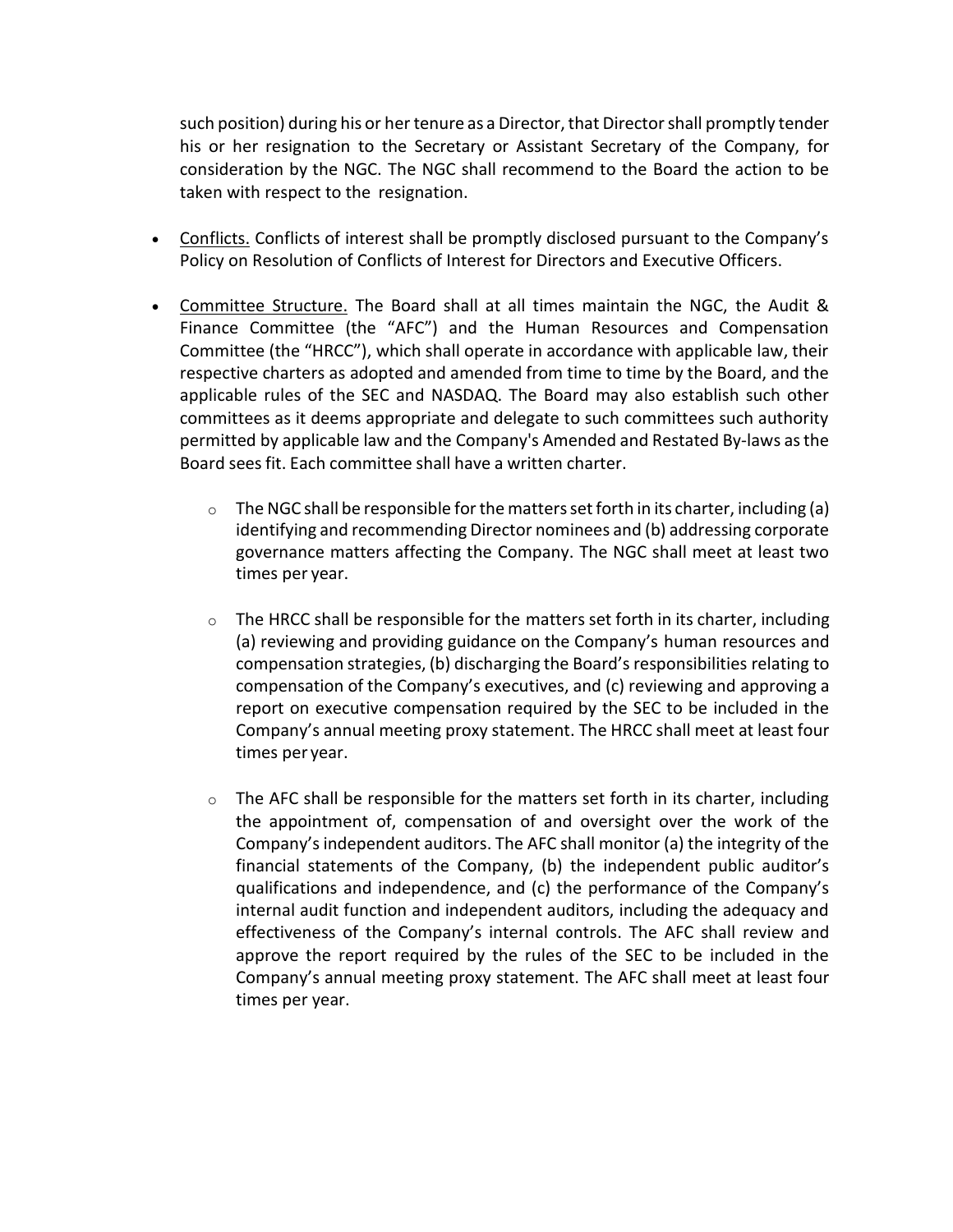- Committee Independence. The AFC, HRCC, and the NGC shall be comprised entirely of independent directors. All committee members shall meet the independence and other requirements of the applicable committee charter, applicable provisions of the Exchange Act and NASDAQ listing requirements.
- Committee Operation. Each Committee Chair, in consultation with the members of his or her committee, shall determine the frequency and length of their committee meetings, as well as agenda items to be addressed.
- Lead Director. In the absence of a non-executive (i.e. independent) Chair of the Board, one of the independent directors shall serve as Lead Director to: (i) preside at the executive sessions of the independent directors, and (ii) serve as a contact for interested parties who wish to communicate with independent directors. The Lead Director shall be elected to the position of Lead Director by the majority vote of the independent directors upon the recommendation of the NGC.
- Board Meeting Agendas and Materials. The agenda items to be considered by the Board at each of its meetings shall be included in the Board materials, distributed in advance to Directors. The Chair of the Board establishes the agenda items for each Board meeting. Each Director is free to suggest the inclusion of items on the agenda. Information and data that isimportant to the Board's understanding of the business to be discussed at meetings will be distributed in advance of meetings to the extent practicable.
- Executive Session. The Board shall schedule regular executive sessions at which independent Directors meet without management participation. Significant matters discussed shall be communicated to management as determined appropriate by the members of the Board attending the meeting. The Chair of the Board, if independent, or Lead Director may call special executive sessions of the Board.
- Director Attendance at Annual Meetings Policy. The Company will make every effort to schedule its annual meeting of stockholders at a time and date to maximize attendance by Directors taking into account the Directors' schedules. The Company believes that annual meetings provide an opportunity for stockholders to communicate with Directors. All Directors shall make every effort to attend the Company's annual meeting of stockholders.
- Director Access to Management and Independent Advisors. The Company shall provide each Director with complete access to the management of the Company. The Board and Board committees, to the extent set forth in the applicable committee charter or as required by the applicable rules of the SEC or NASDAQ, shall have the right to consult and retain independent legal and other advisors at the expense of the Company.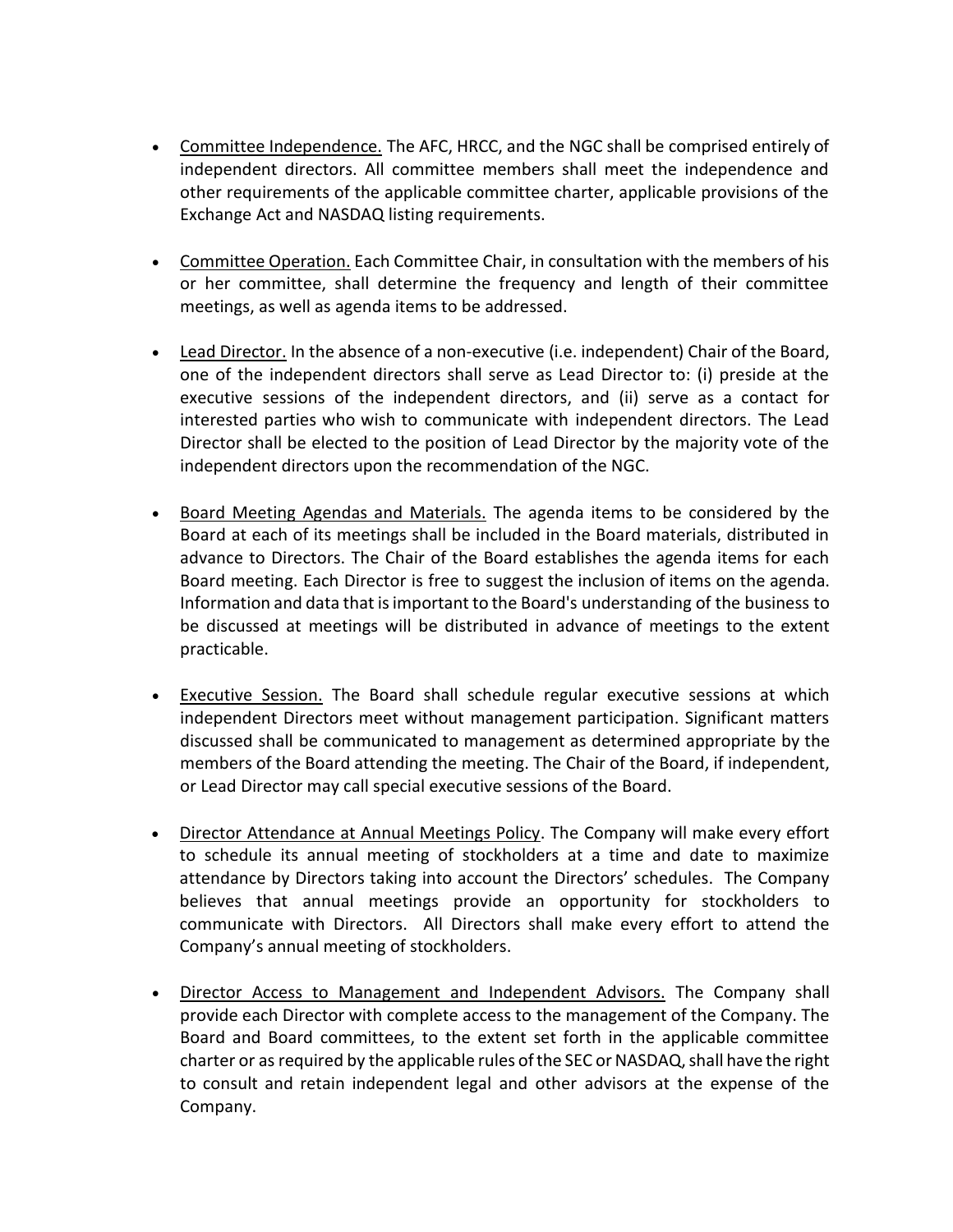- Board Orientation and Continuing Education. The Board or the Company shall establish, or identify and provide access to, appropriate orientation programs, sessions or materials for newly elected Directors of the Company fortheir benefit either priorto or within a reasonable period of time after their nomination or election as a Director. The Board believes that director orientation and continuing education is essential to valuable Board participation and decision making. In addition, portions of certain Board meetings will be devoted to educational topics at which senior management and outside subject matter experts present information regarding matters such as the Company's industry, business operations, strategies, objectives, risks, opportunities, competitors and important legal and regulatory issues. The Company encourages directors to periodically pursue or obtain appropriate programs, sessions or materials and the Company will reimburse directors for reasonable expenses in accordance with Company policy.
- Annual Board, Committee and Director Performance Review. The Board and each committee thereof, shall, with the assistance of the NGC, conduct an annual evaluation of Board and committee performance, including the performance of individual directors.
- Director Compensation. The NGC shall review annually the form and amount of Director compensation, including cash, equity-based awards and other compensation and recommend any changes it determines appropriate to the Board. No loans may be made to Directors.
- Clawback Policy. The Board has adopted and will maintain a policy providing for the reimbursement of the incremental portion of incentive awards (cash or equity) given to executive officers for performance periods during the three fiscal years preceding the date that a restatement of financial statements is filed with the SEC if such restatement would have resulted in a lower incentive award amount. The policy also provides for recoupment of any incentive awards given to any incentive plan participant during the three fiscal years preceding a determination by the HRCC that such participant has engaged in fraud, bribery, or other intentional, illegal misconduct impacting the Company or results in a breach of the Code of Ethics, or knowingly failed to report such acts of any employee over whom such person had direct supervisory responsibility.
- Insider Trading Policy. The Board has adopted and will maintain a policy requiring any personnel who is aware of material, non-public information regarding the Company or any other company, to not trade in that company's stock, disclose that information to others who may buy or sell securities because of the information, or otherwise use the information for personal advantage or the personal advantage of others. The policy requires all transactions in Company securities by officers and/or directors receive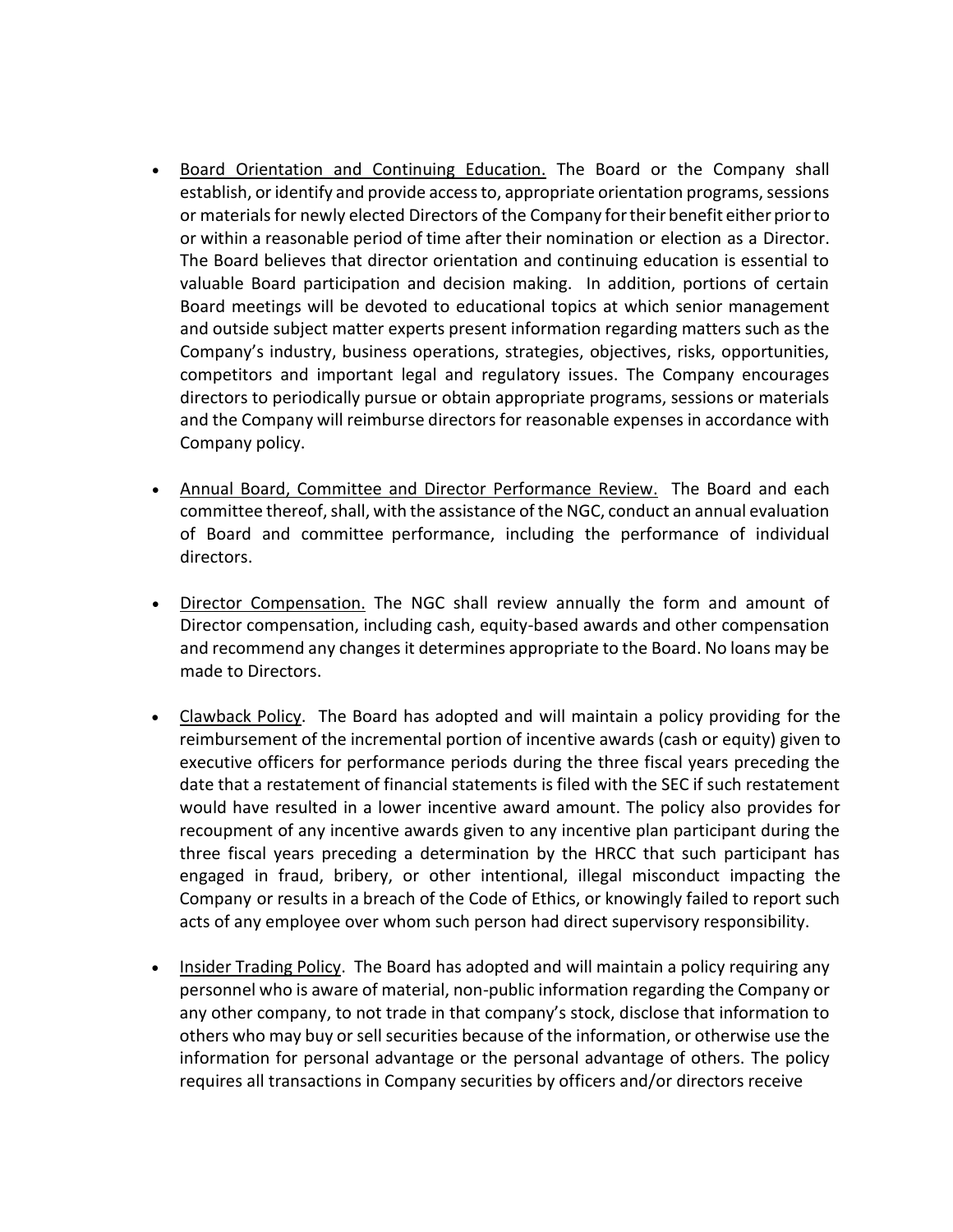written permission from Heidrick's General Counsel (or his/her nominee) before engaging in any transaction. Any Company personnel who fails to comply with this policy will be subject to disciplinary action, including the termination of employment.

• Risk Management. The Board, with the assistance of the AFC shall oversee the Company's enterprise risk management, and the steps taken to monitor or mitigate such risk exposures, including the Company's procedures and any related policies with respect to risk assessment and risk management and review reports from management with respect to significant enterprise-wise risks facing the Company.

In performing its functions the Board and its committees shall be entitled to rely on the advice, reports and opinions of management, counsel, accountants, auditors and other expert advisors. Except as otherwise provided in a charter of a committee, the Board shall have the authority to select, retain, terminate and approve the fees and other retention terms of its outside advisors.

The Guidelines may be amended, modified or waived by the Board and waivers of the Guidelines may also be granted by the NGC, subject to the disclosure and other provisions of the Exchange Act, the rules promulgated thereunder and the applicable rules of NASDAQ.

Adopted: October 2, 2003<br>Amended: May 12, 2004; Fe May 12, 2004; February 16, 2005; February 17, 2006; May 24, 2006; February 08, 2008; May 22, 2008; February 6, 2009; December 15, 2011; December 19, 2012; December 19, 2013; December 14, 2017; September 26, 2018; September 19, 2019; September 23, 2020; September 23, 2021.